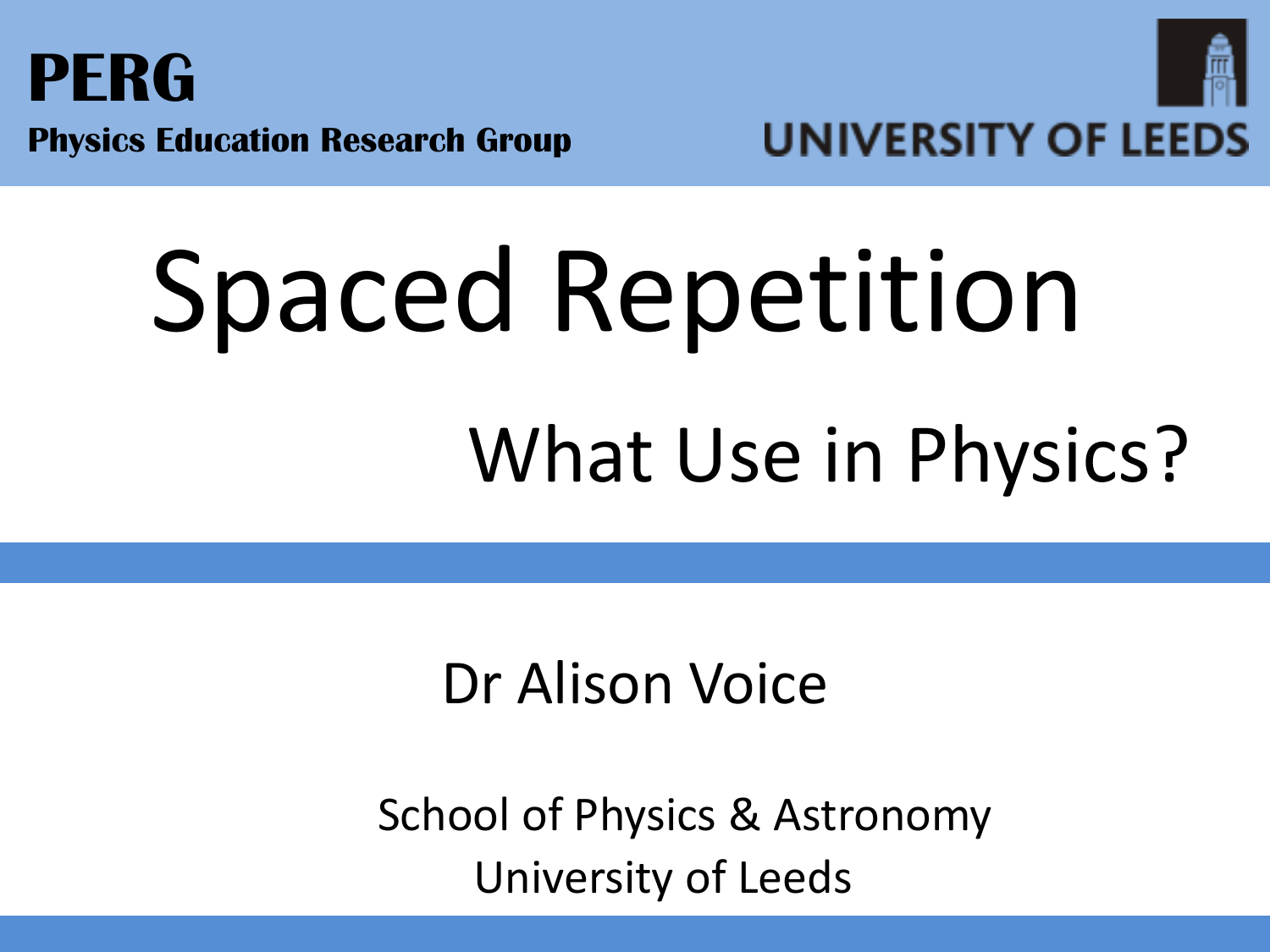# Overview

- $\triangleright$  Introduce the concept (with references)
- $\triangleright$  How students learn (survey results)
- $\triangleright$  Practical suggestions
- $\triangleright$  'Ask the audience' share ideas



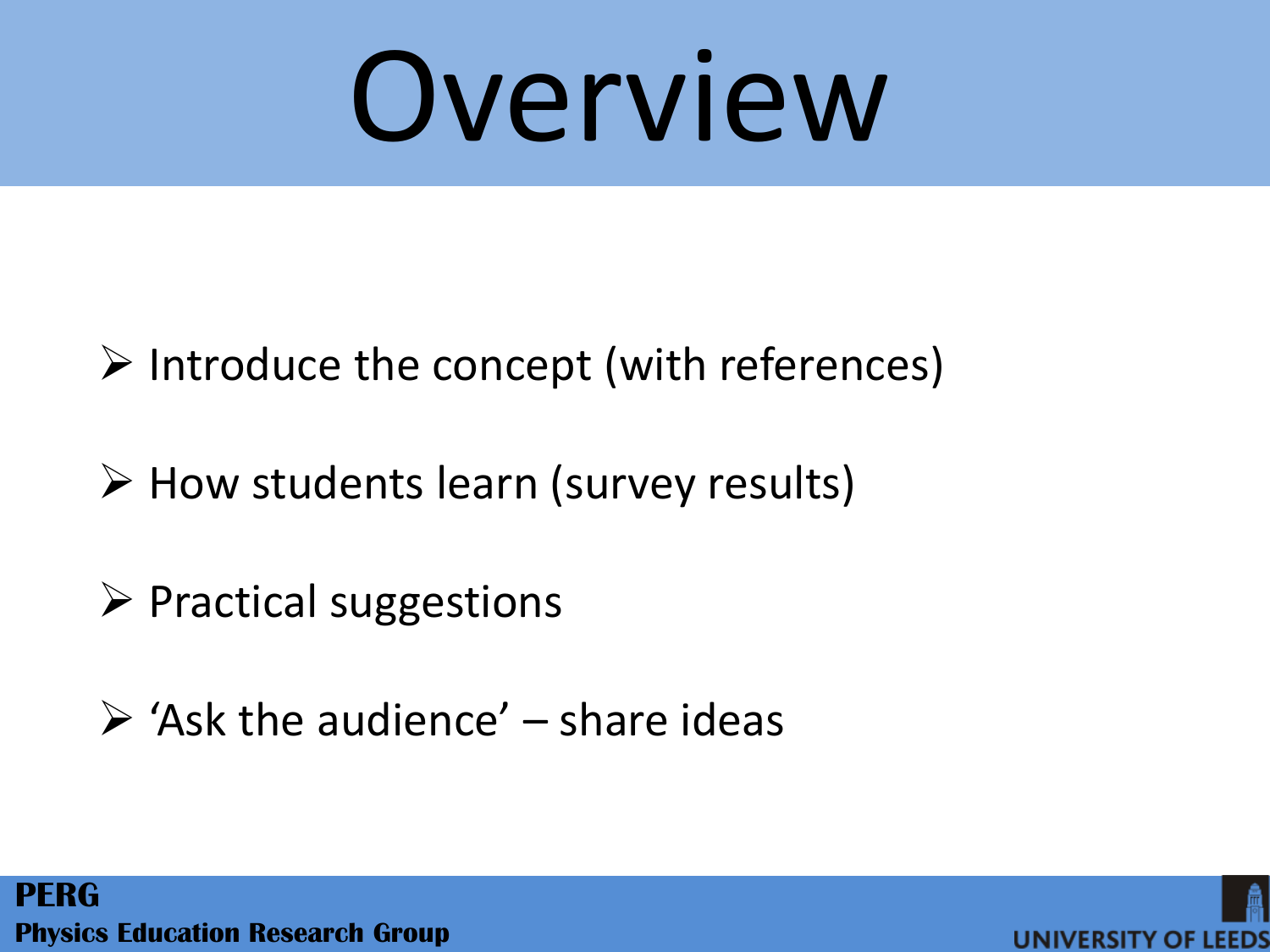# Repetition to Learn

## 'Practice makes perfect'

- o Learn a language
- o Learn to drive
- o Play sport
- o Musical instrument
- o Times tables



### In all these we need regular, cumulative, repeated practice.

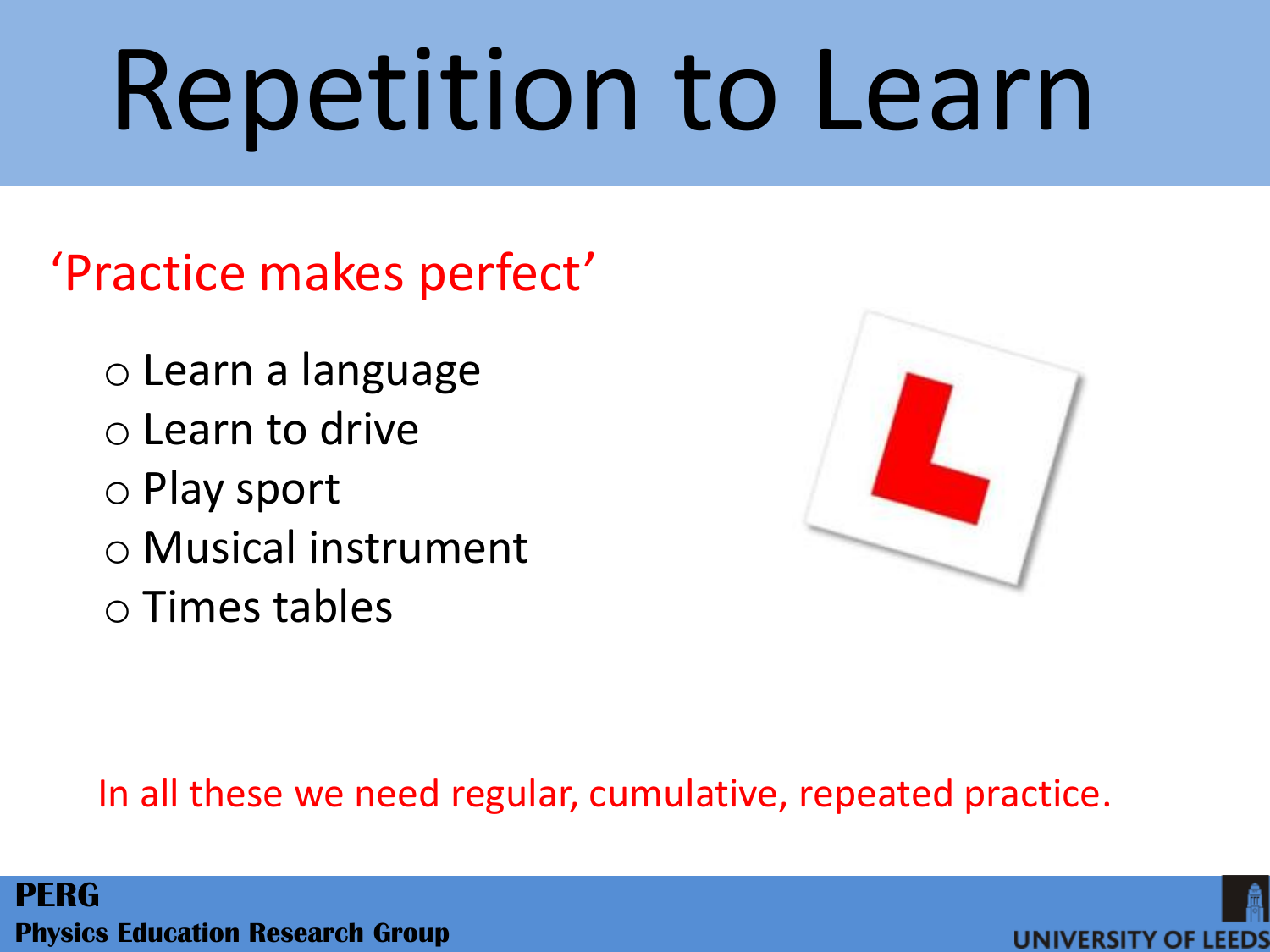## Repetition not to Forget

## 'Use it or lose it'

- **Typical Forgetting Curve for Newly Learned Information** 
	- https://blog.wranx.com/ebbinghaus-forgetting-curve

- $\blacksquare$  First systematic investigation of memory in experimental psychology
- With each 'top up' the decay rate decreases
- Top up intervals widen



### Ebbinghaus forgetting curve

*Memory: A Contribution to Experimental Psychology 1885*

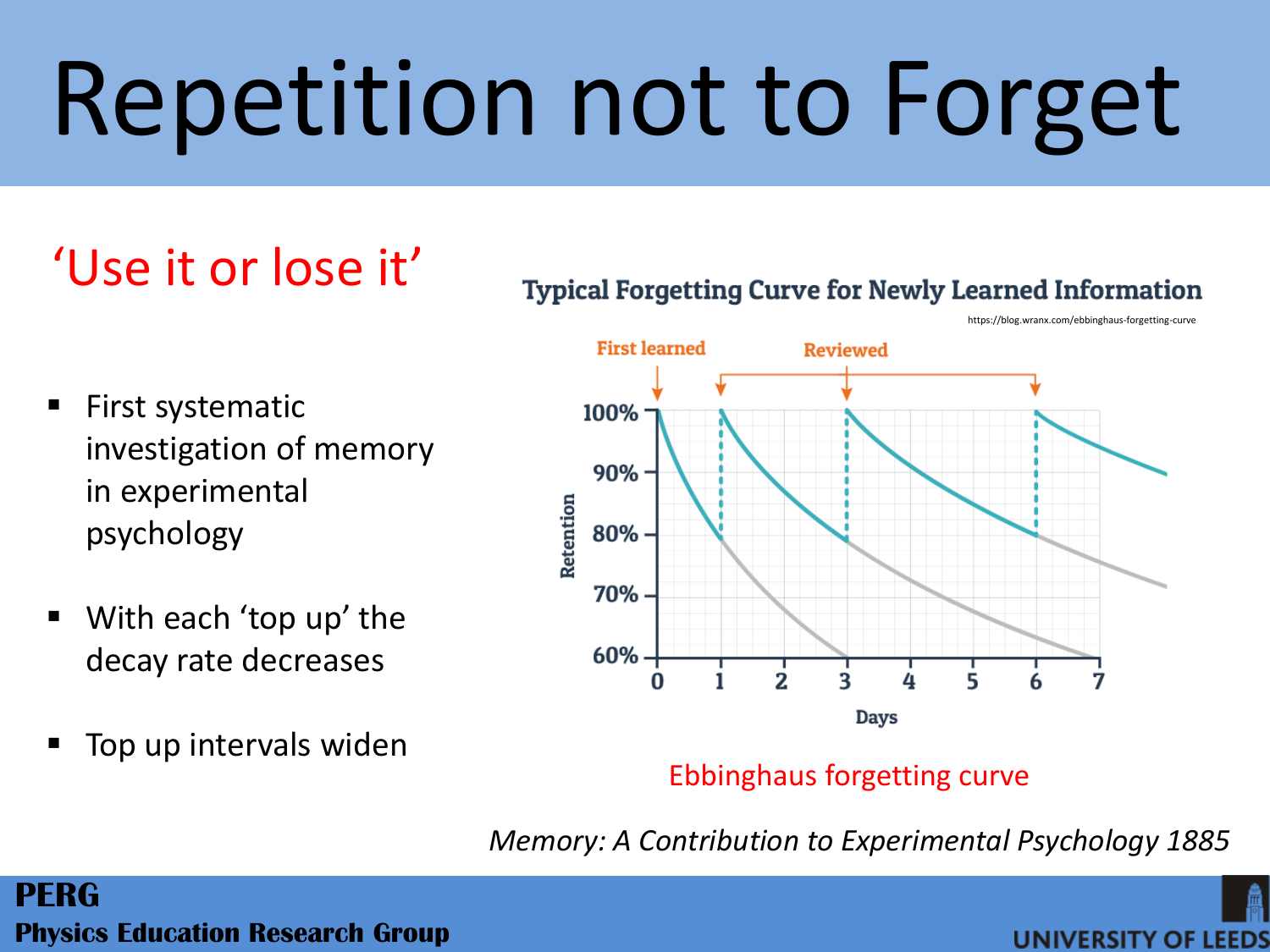## Massed vs Spaced

'Massed'

Practice occurs all at once

Practice spread out at intervals

'Spaced'

 $\Box$  Many studies show enhanced long-term memory with spaced practice.

*Ebbinghaus 1913 Dempster 1988 Karpicke 2008 Cepeda 2006 Carpenter 2012*

- $\Box$  Optimal spacing gap depends on when the information should be recalled. Short spaces for short retention time. Long spaces for long retention time. *Cepeda 2006*
- $\Box$  Many students and staff wrongly assume that massed practice is better due to the short-term memory gain. *Kornell 2007*

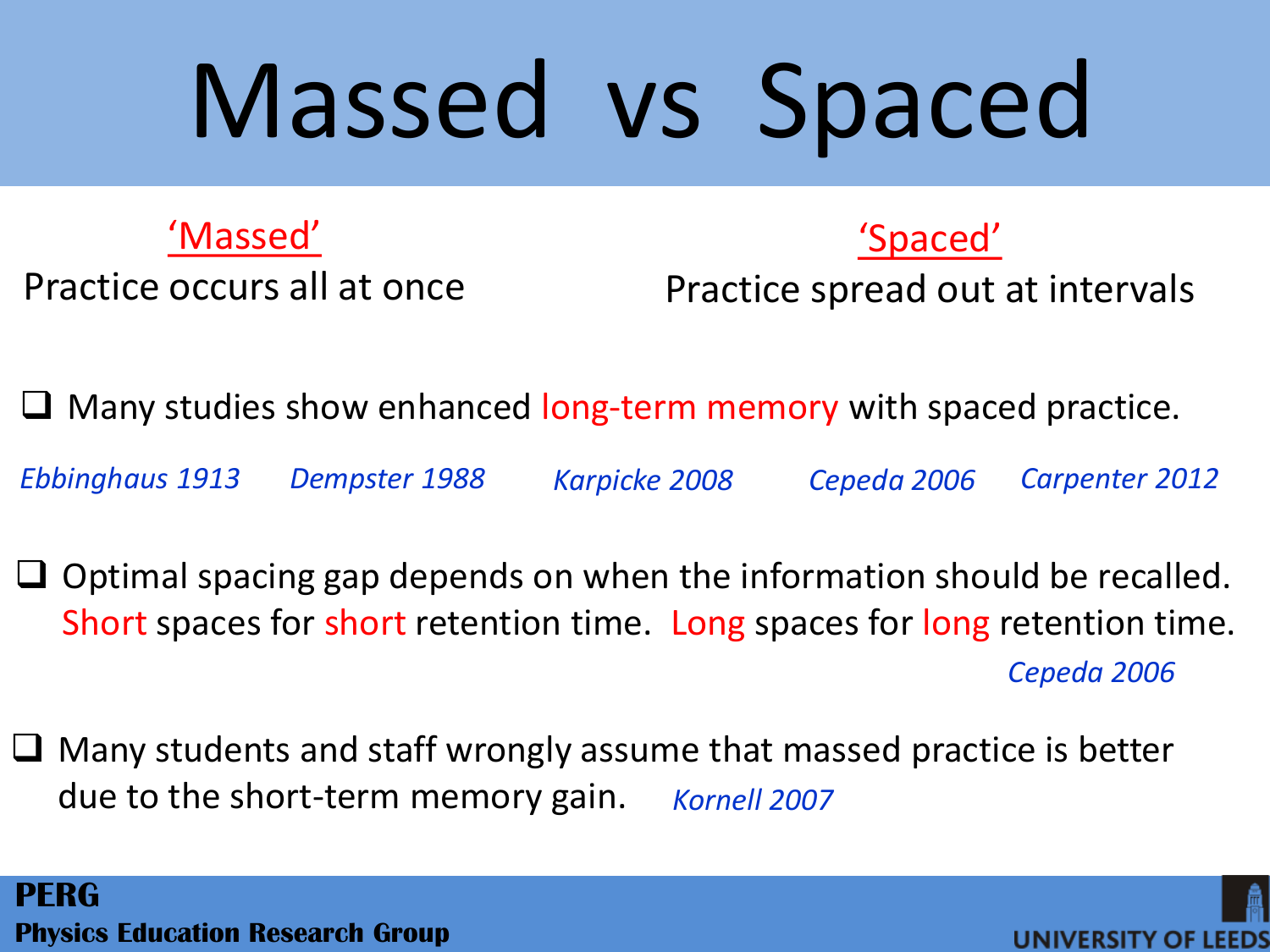## Test is Best

'Active' repetition is better than 'Passive' i.e recall/testing is better than reading notes

*Mace 1968*

Students who self-tested one week after learning, remembered 80% in subsequent assessment, as opposed to 35% for those who did not test. *Karpicke 2003* Taking a self-test before a revision session improves learning. *Karpicke 2010* Free recall is better



than MCQ.

*Duchastel 1982 Agarwal 2008*

Explained as ….the process of retrieval forms additional memory pathways in the brain, making information more accessible in the future. *Dunlosky 2013*

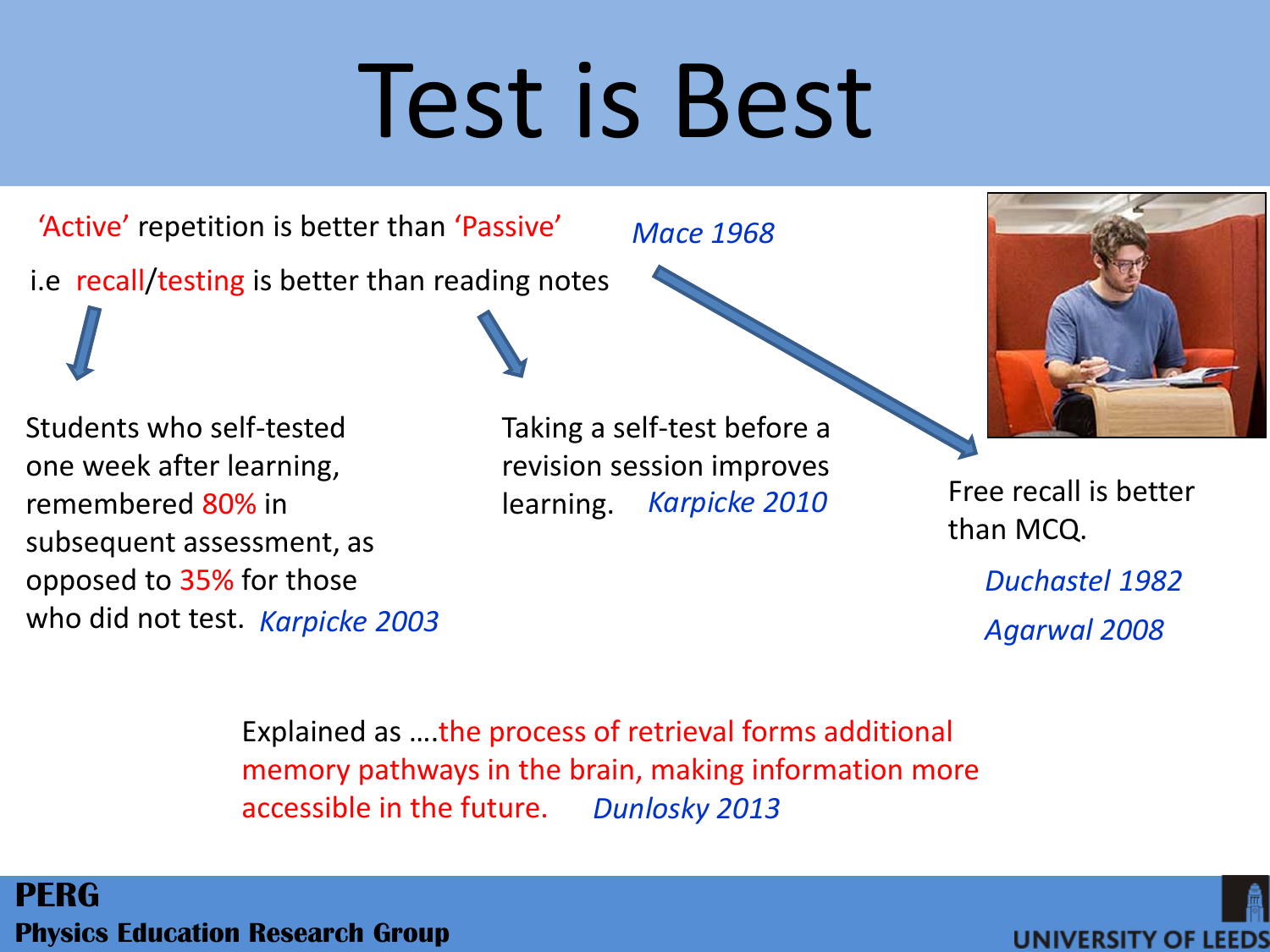# More than just recall

*Rohrer and Taylor 2007* In a study of **Mathematics**, it has been found that 'interleaving' promotes more than just recall. It enhances inductive thought, generalisation and abstract thinking.

For massed practice students repeat the same procedure many times and then move on to the next topic.

In spaced practice students revisit topics, in a cumulative manner. This has the added benefit of requiring them to decide on the most appropriate method to solve the problem.



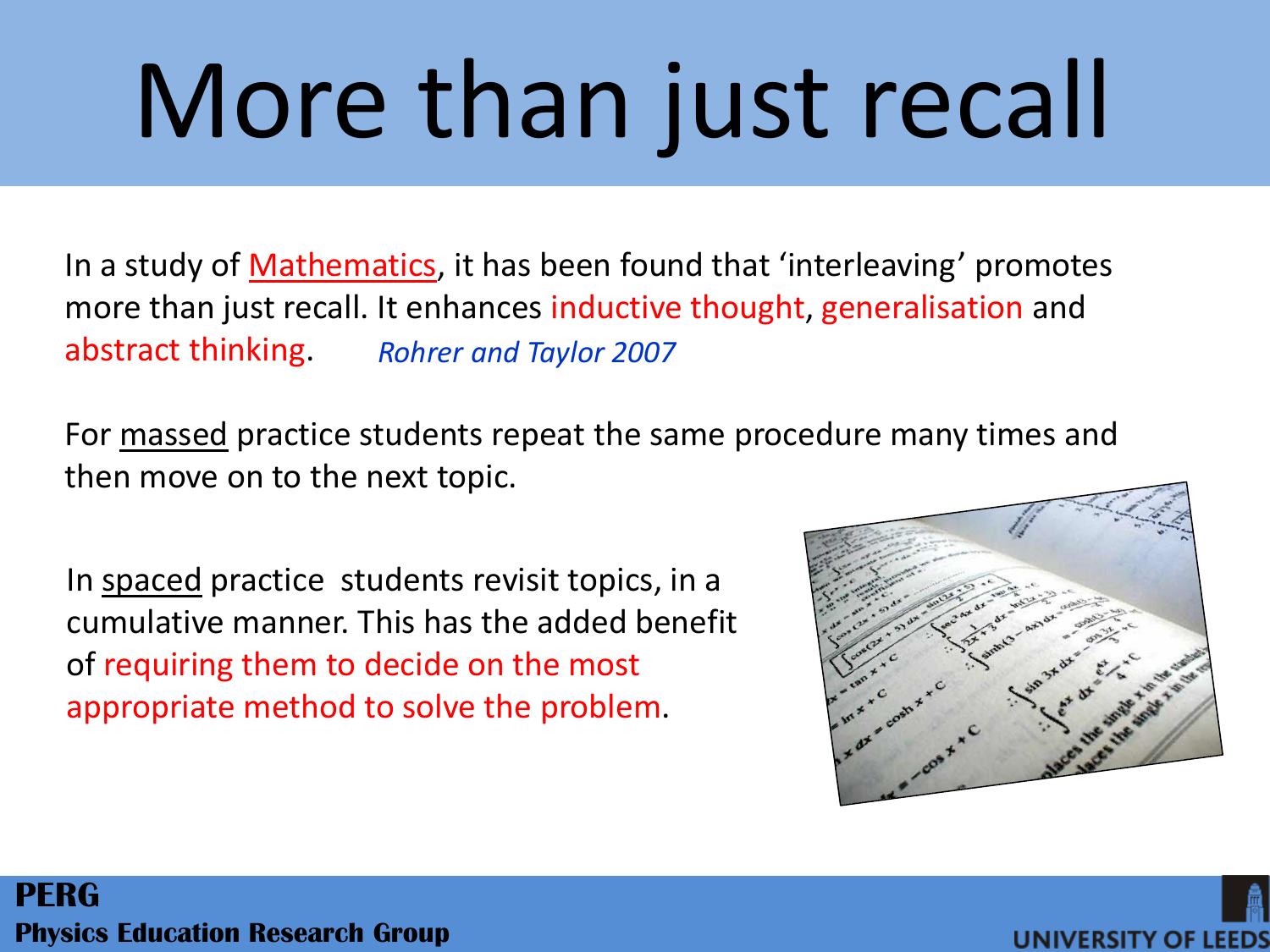## What about Physics?



### Benchmark Statement for Physics:

- $\Box$  Identify and use relevant principles and laws in problem solving.
- $\Box$  Use appropriate mathematical and physical techniques.
- $\Box$  Interpret and contextualise mathematical descriptions of physical phenomena



All of this requires students to know (recall) a wide body of 'information' in order to select the relevant 'tools for the job'. All of this requires students to<br>know (recall) a wide body of<br>"information" in order to select the<br>relevant 'tools for the job'.<br> $\triangleright$  Laws + equations<br> $\triangleright$  Algorithms, standard procedures<br> $\triangleright$  Data, to allow estimati

- $\triangleright$  Laws + equations
- 
- 

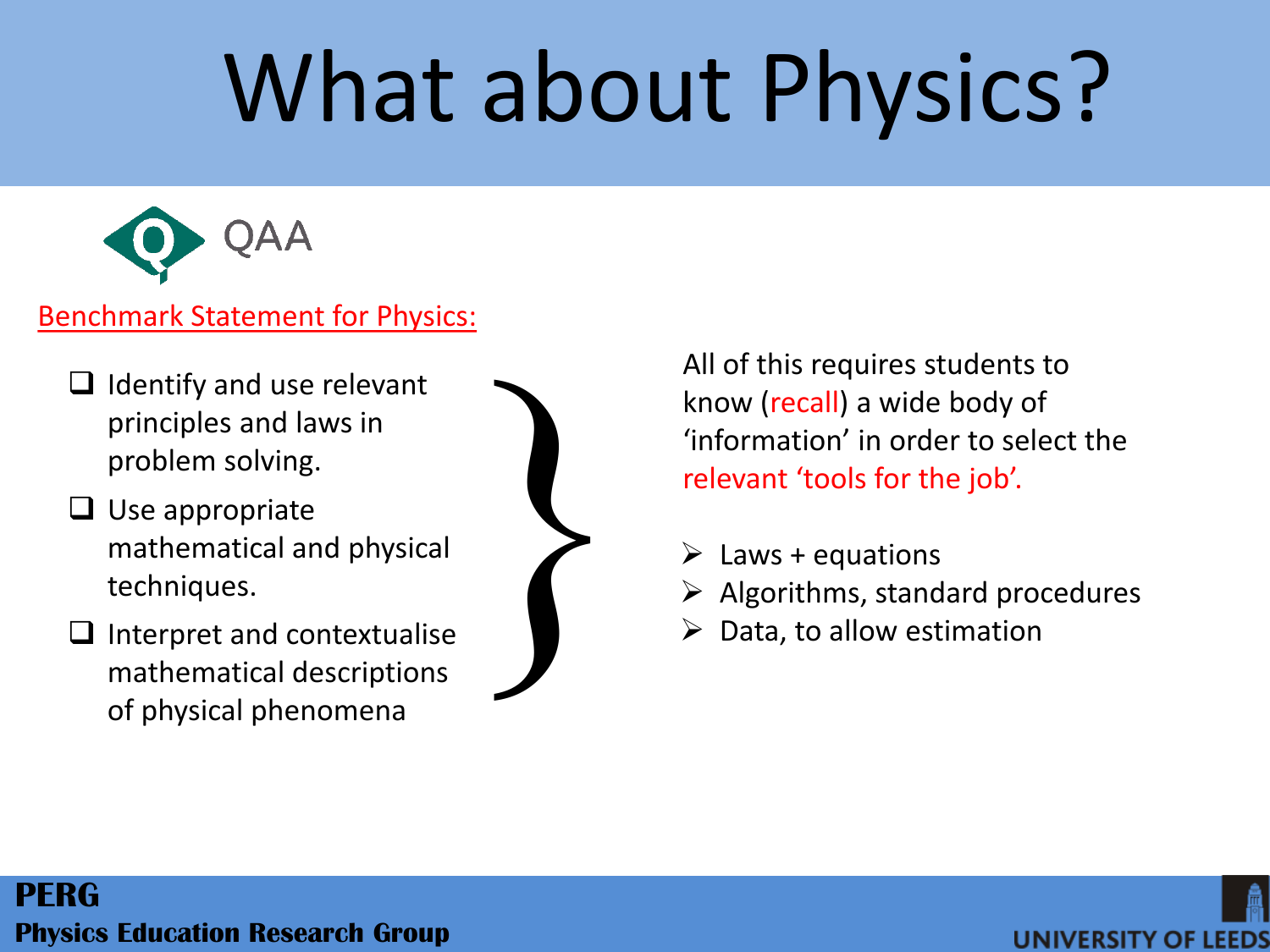# How do students study?

BSc project students undertook survey of student study habits

*J Curtis and A Lowe 2018*

Open to all our UG students  $($   $\sim$  450)

Responses 196

 $Y1 = 65$   $Y2 = 59$   $Y3 = 36$   $Y4 = 29$ 





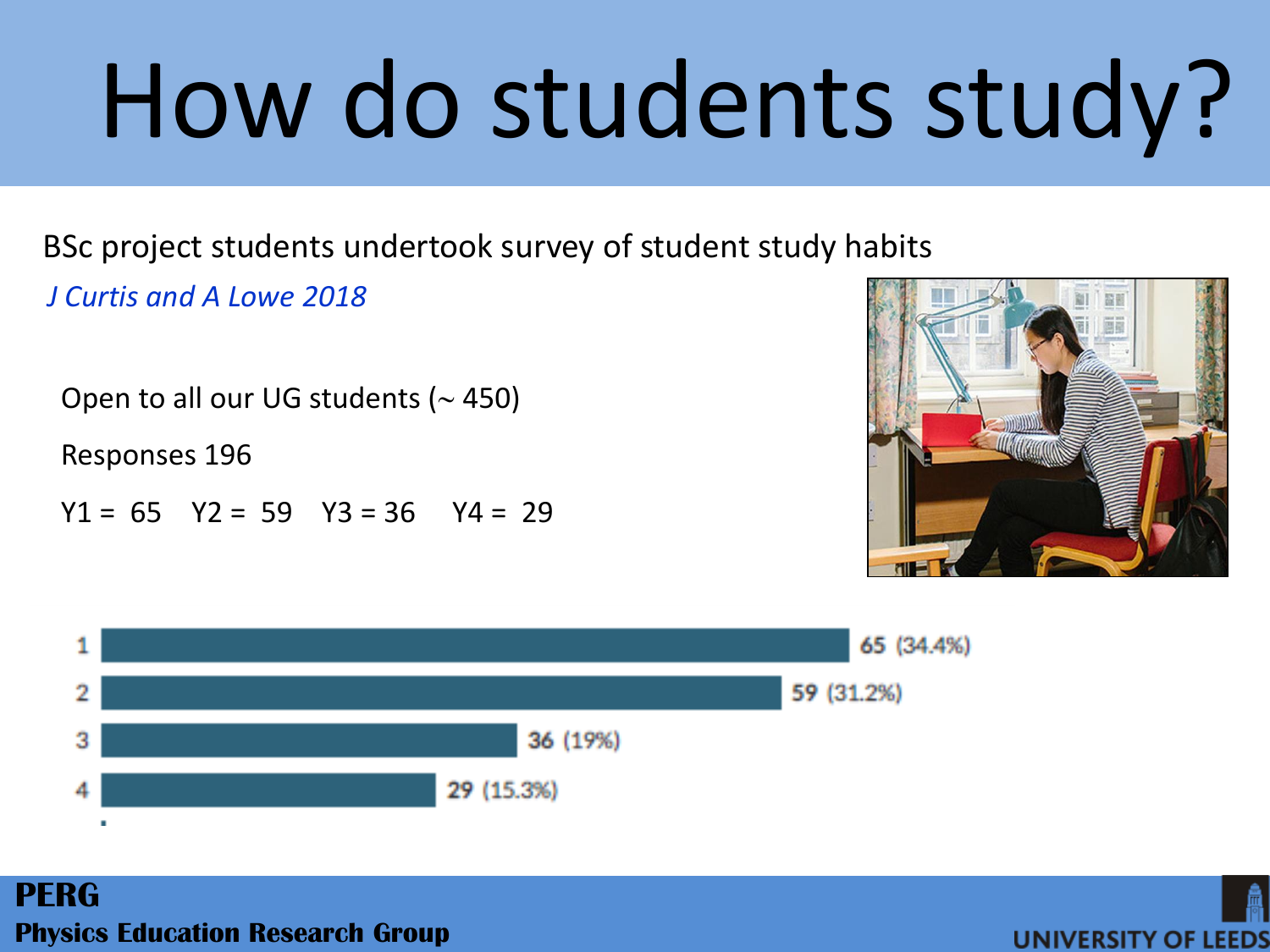## How/when do students study?



### Result: students don't test themselves much during the semester

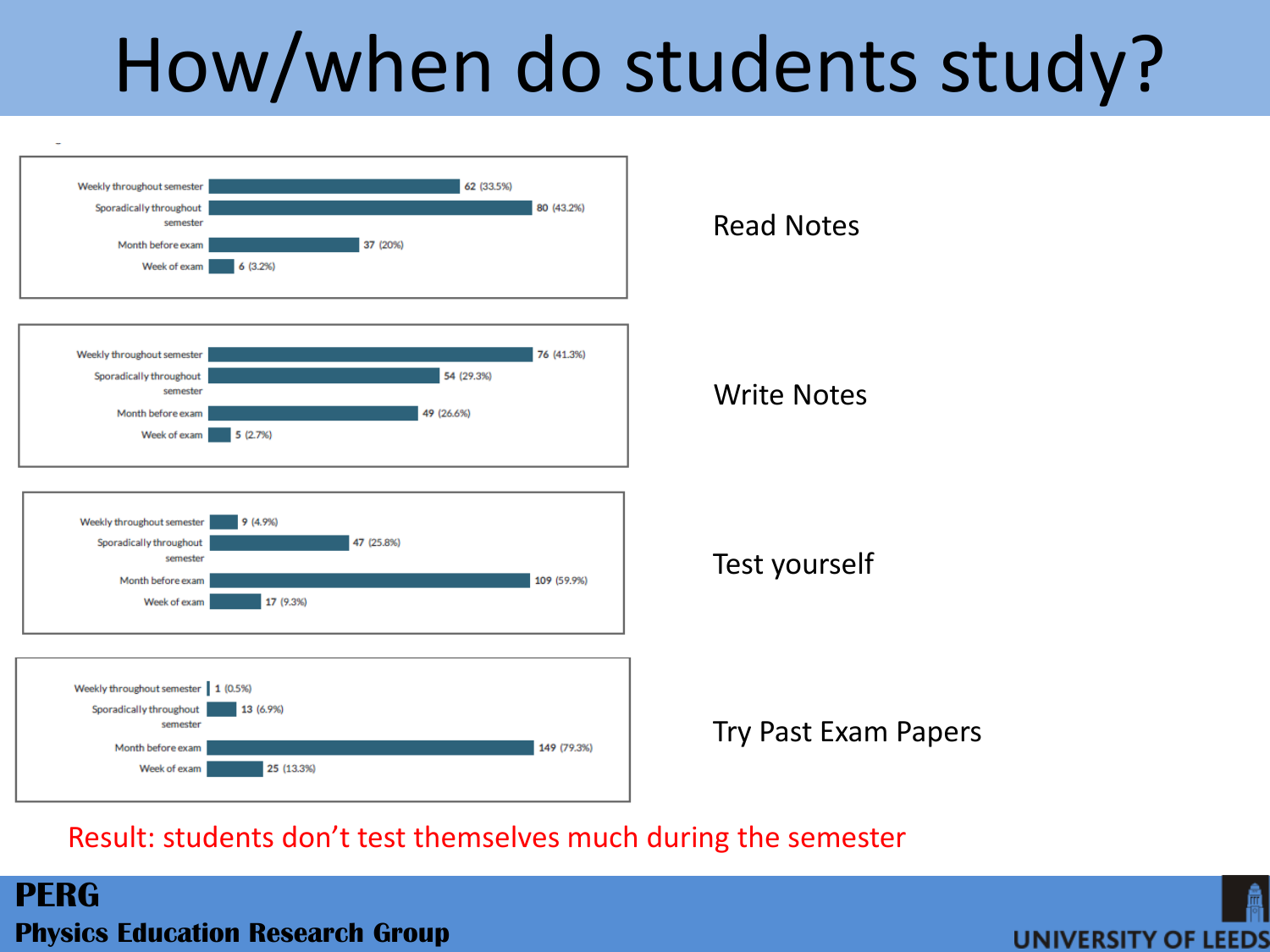## When do students test themselves?

|                                               | <b>Year of Study</b> |                |     |                |  |  |  |  |
|-----------------------------------------------|----------------------|----------------|-----|----------------|--|--|--|--|
|                                               | $\overline{1}$       | $\overline{2}$ | 3   | $\overline{4}$ |  |  |  |  |
| <b>Weekly</b><br>throughout<br>semester       | 5%                   | 8%             | 3%  | 0%             |  |  |  |  |
| <b>Sporadically</b><br>throughout<br>semester | 23%                  | 31%            | 19% | 24%            |  |  |  |  |
| <b>Month</b><br>before exam                   | 52%                  | 56%            | 56% | 72%            |  |  |  |  |
| <b>Week of</b><br>exam                        | 14%                  | 2%             | 17% | 3%             |  |  |  |  |

Result: No real change of pattern with year group

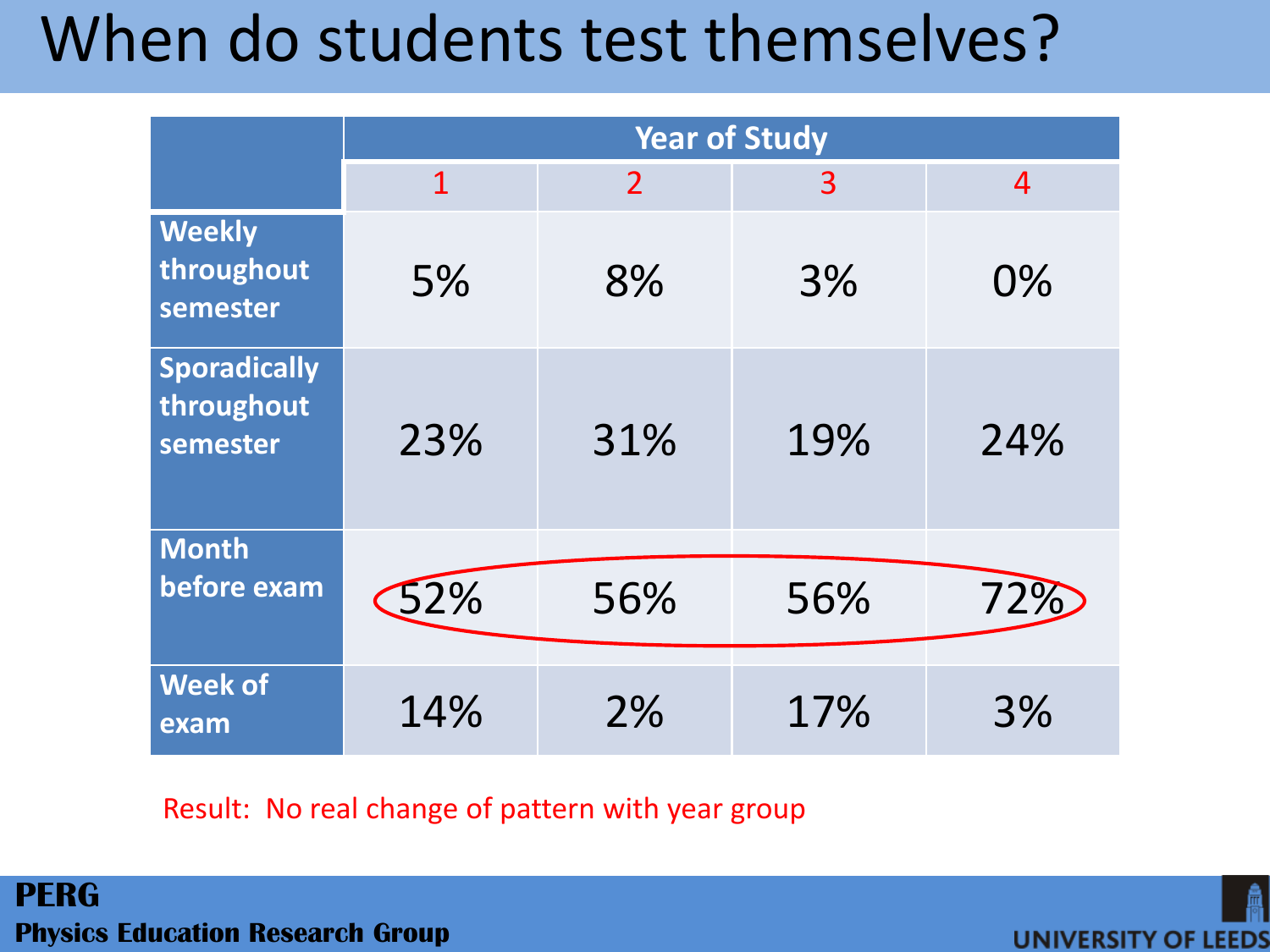## Forgetting



Performance in exams hindered by forgetting things



Forget soon after the exam

### Result: Many students cram for short-term memory

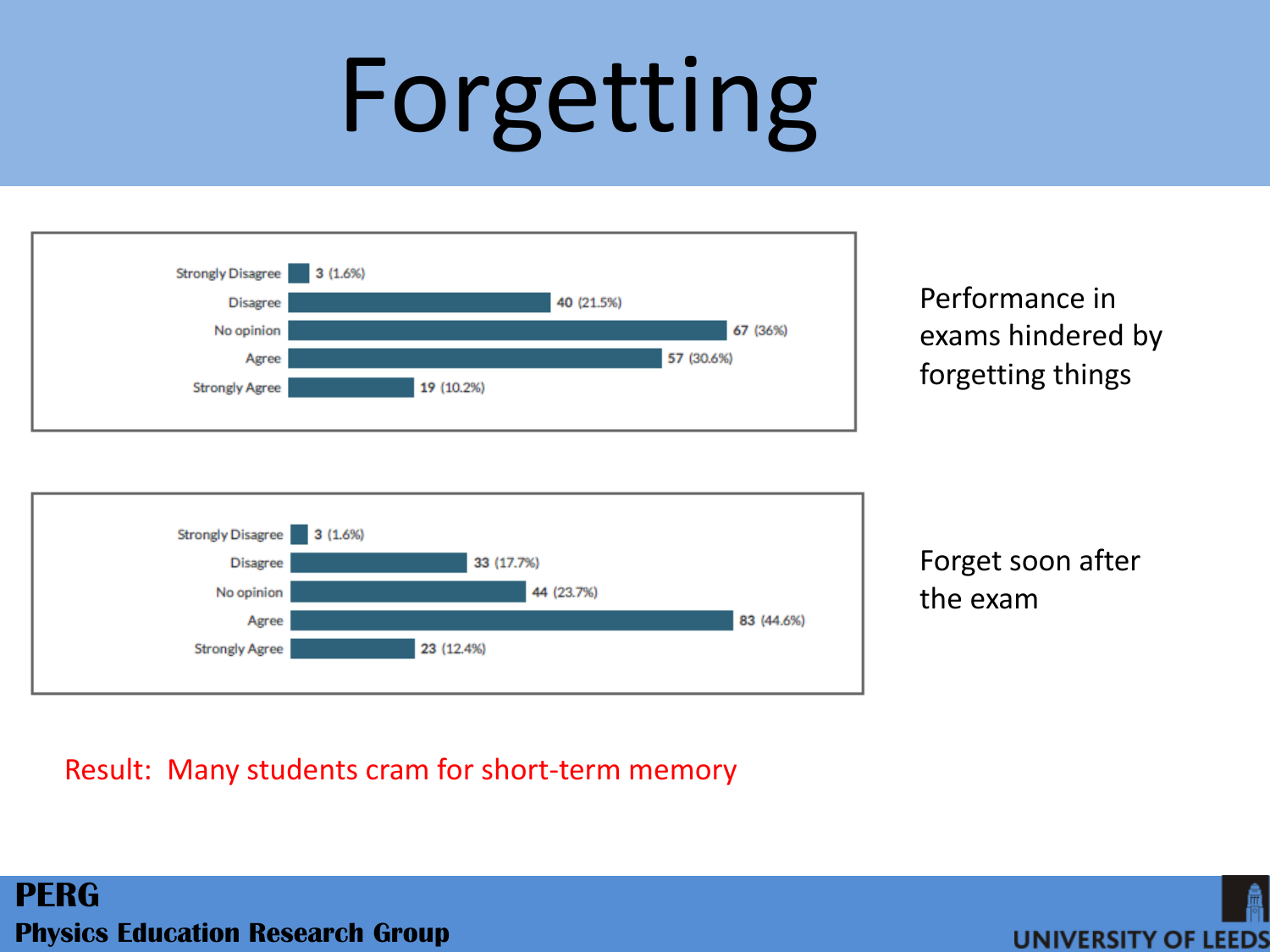## What can we do?

- $\triangleright$  Spaced practice is good for long-term memory
- Spacing intervals align to assessment time
- Sustained repetition needed to counteract forgetting

UNIVERSITY OF I

 $\triangleright$  Active recall is better than passive reading or MCQ

## *Some ideas*

What have

we learned?

- Regular coursework sheets, tutorials, workshops, to be cumulative
- Short tests at start of some classes on anything studied in module
- 'Quiz' at start of new module, to test recall of previous related module
- Mid-term test. Self or peer marked (It's the recall that is most important)
- Help students to think about and understand how they learn

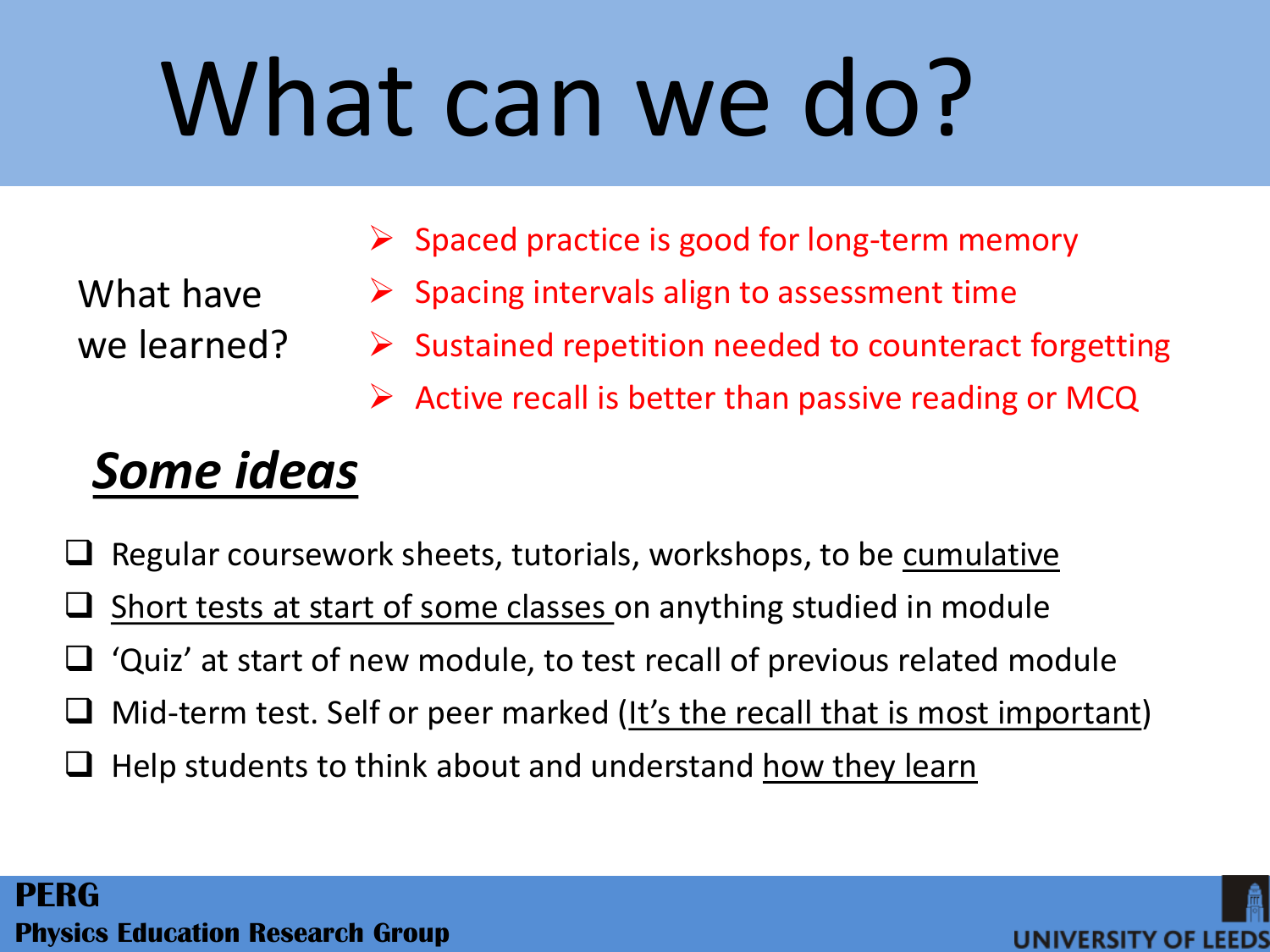## Personalised Spacing

- o Computers allow personalisation of spacing
- o Commercial: SuperMemo, ANKI
- o Custom built (Arran Stirton, Derek Raine)





|                                  |                 |             |              | How is the mean free path of gas molecules in a rigid container affected by increase in temperature?    |                         |                      |  |
|----------------------------------|-----------------|-------------|--------------|---------------------------------------------------------------------------------------------------------|-------------------------|----------------------|--|
|                                  |                 |             |              | <b>SHOW ANSWER</b>                                                                                      |                         |                      |  |
| <b>Answer</b>                    |                 |             |              |                                                                                                         |                         |                      |  |
|                                  |                 |             |              | No change, since mean free path only depends on geometric factors (molecular size and particle density) |                         |                      |  |
|                                  |                 |             |              |                                                                                                         |                         |                      |  |
|                                  | I SHOW ME AGAIN |             |              |                                                                                                         |                         | $\bigcirc$ GOT IT!   |  |
|                                  |                 |             |              |                                                                                                         |                         |                      |  |
|                                  |                 |             |              |                                                                                                         |                         |                      |  |
|                                  |                 |             |              | App usage intensity                                                                                     |                         | Exam                 |  |
| $140 -$                          |                 |             |              |                                                                                                         |                         | Last day of teaching |  |
|                                  | $120$ –         |             |              |                                                                                                         |                         |                      |  |
| 100                              |                 |             |              | Start of Easter vacation                                                                                | <b>Revision lecture</b> |                      |  |
| $80 -$                           |                 |             | Last lecture |                                                                                                         |                         |                      |  |
|                                  |                 | Reminder #2 |              |                                                                                                         |                         |                      |  |
| 60                               |                 | Reminder #1 |              |                                                                                                         |                         |                      |  |
| No. of questions completed<br>40 | First mention   |             |              |                                                                                                         |                         |                      |  |
| 20                               |                 |             |              |                                                                                                         |                         |                      |  |

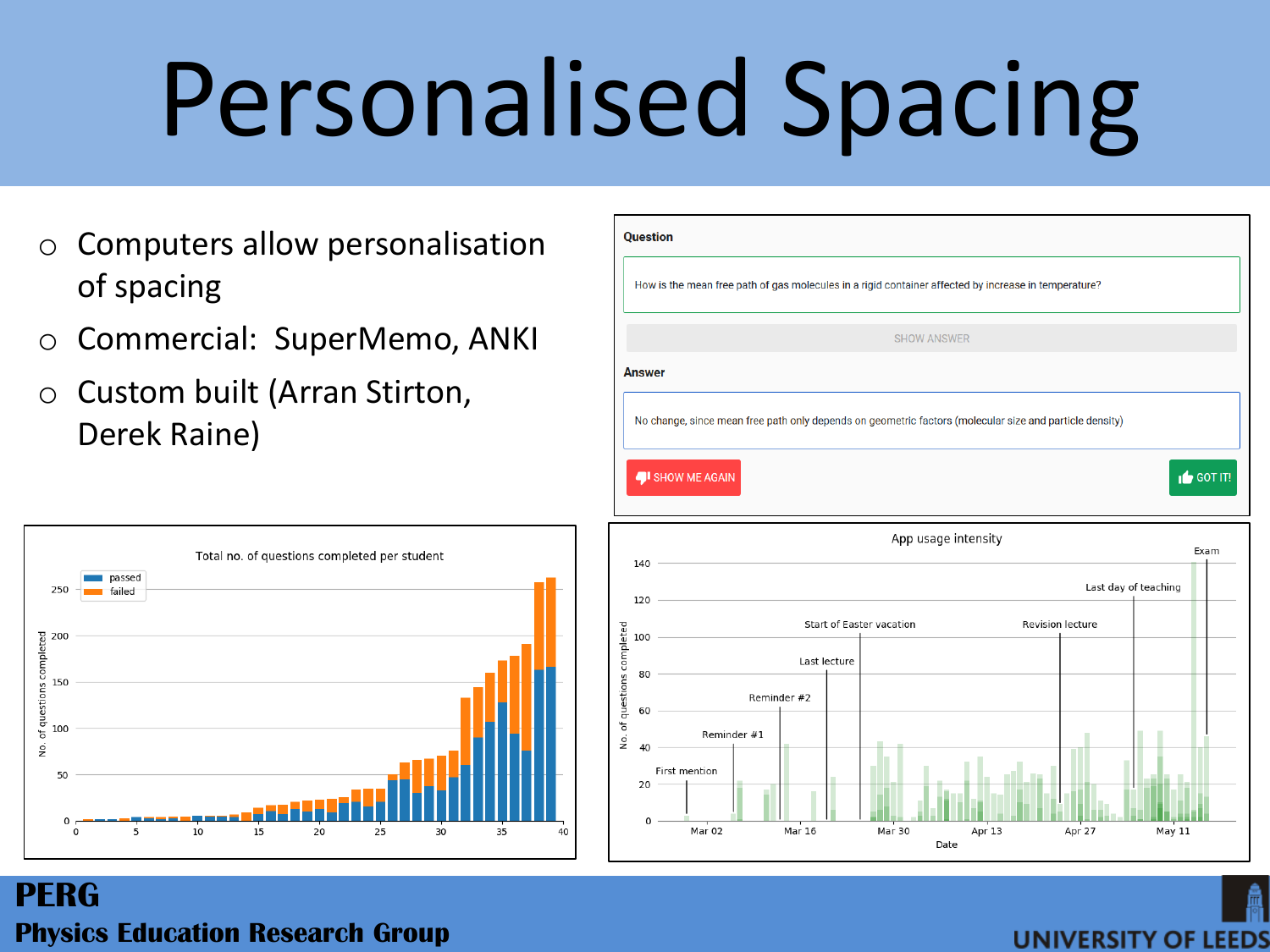## Conclusions

To be a good physicist students need to:

- $\Box$  Identify and use relevant principles and laws in problem solving.
- $\Box$  Use appropriate mathematical and physical techniques.

This requires good long-term memory of core material which is developed by:

Spaced repetition to aid learning, and save from forgetting

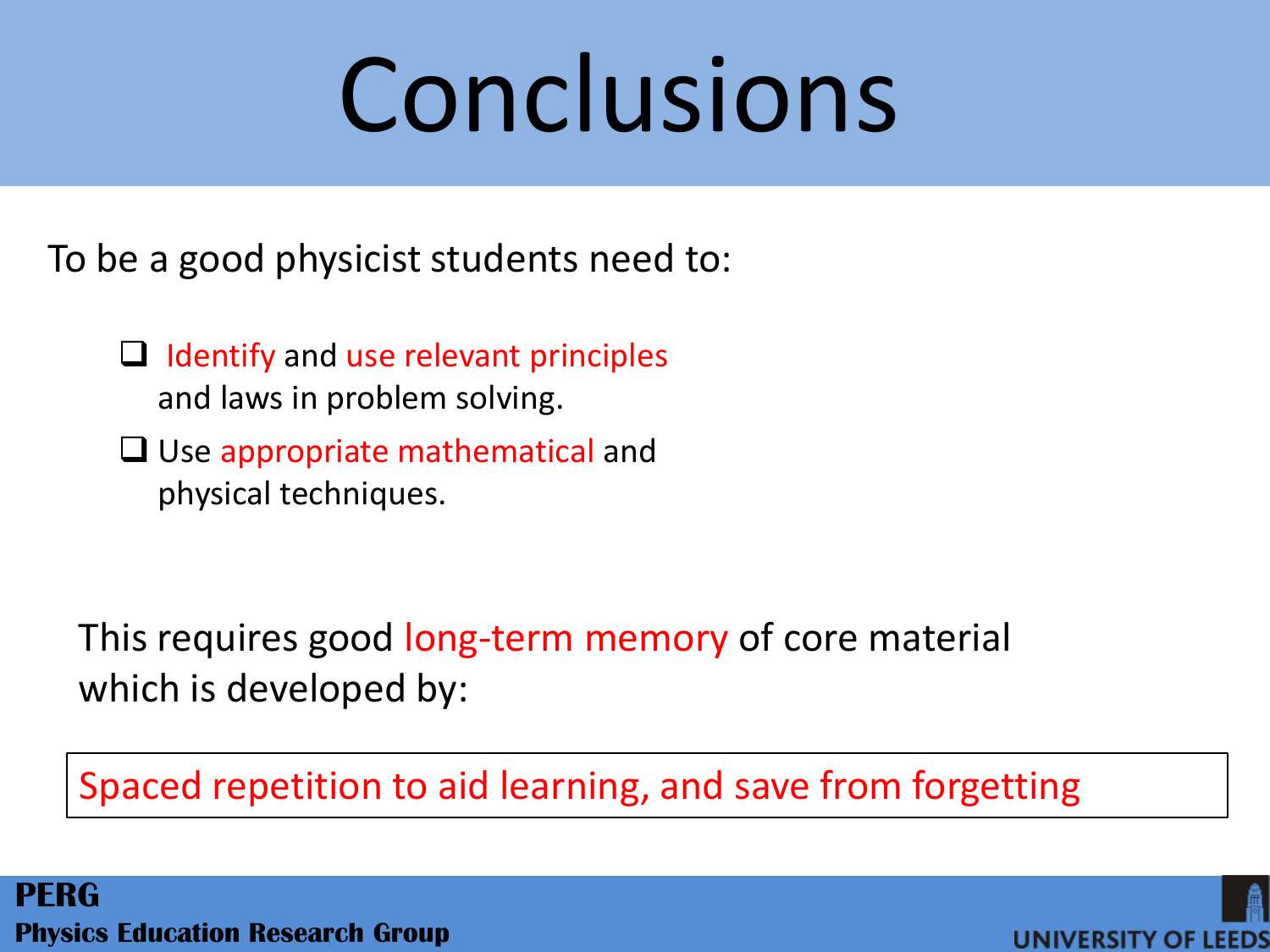## Acknowledgements



Jasmine Curtis Adrienne Lowe Daniel Dixon



Derek Raine Arran Stirton Madeline Rawlins

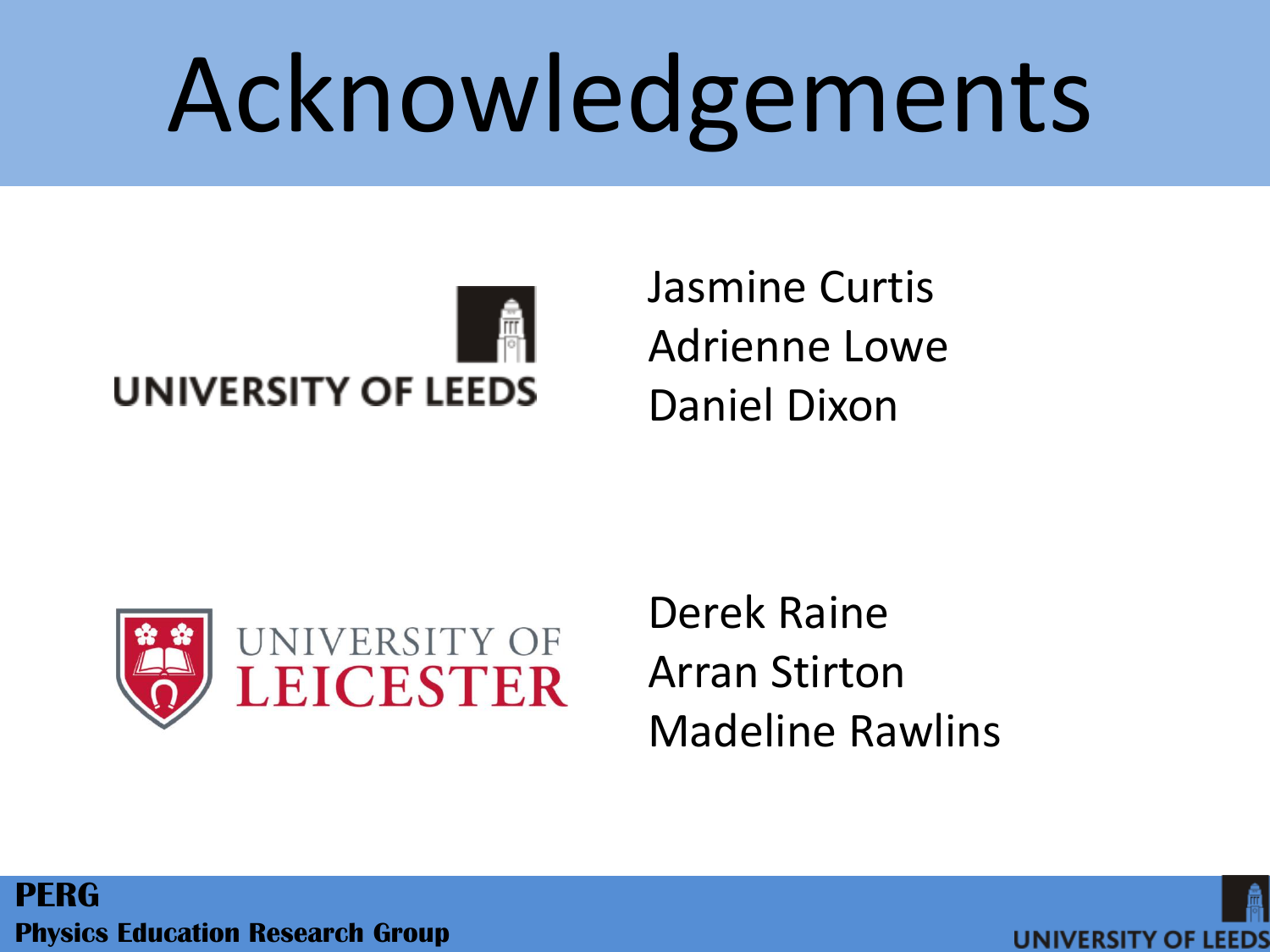## References

- \*Agarwal, P.K., Karpicke, J.D., Kang, S.H., Roediger, H.L. and McDermott, K.B., 2008. Examining the testing effect with open-and closed-book tests. Applied cognitive psychology, 22(7), pp.861-876.
- \*Carpenter, S.K., Cepeda, N.J., Rohrer, D., Kang, S.H. and Pashler, H., 2012. Using spacing to enhance diverse forms of learning: Review of recent research and implications for instruction. Educational Psychology Review, 24(3), pp.369-378.
- \*Cepeda, N.J., Pashler, H., Vul, E., Wixted, J.T. and Rohrer, D., 2006. Distributed practice in verbal recall tasks: A review and quantitative synthesis. Psychological bulletin, 132(3), p.354.
- \*Dempster, F.N., 1988. The spacing effect: A case study in the failure to apply the results of psychological research. American Psychologist, 43(8), p.627.
- \*Duchastel, P.C. and Nungester, R.J., 1982. Testing effects measured with alternate test forms. The Journal of Educational Research, 75(5), pp.309-313.
- \*Dunlosky, J., Rawson, K.A., Marsh, E.J., Nathan, M.J. and Willingham, D.T., 2013. Improving students' learning with effective learning techniques: Promising directions from cognitive and educational psychology. Psychological Science in the Public Interest,  $14(1)$ , pp.4-58.
- \*Ebbinghaus, H., 1913. Memory: A contribution to experimental psychology (No. 3). University Microfilms.
- \*Karpicke, J.D. and Roediger, H.L., 2008. The critical importance of retrieval for learning. science, 319(5865), pp.966-968.
- \*Karpicke, J.D. and Roediger, H.L., 2010. Is expanding retrieval a superior method for learning text materials?. Memory & cognition, 38(1), pp.116-124.

### **PERG Physics Education Research Group**

\*Kornell, N. and Bjork, R.A., 2007. The promise and perils of self-regulated study. Psychonomic Bulletin & Review, 14(2), pp.219-224.

#### \*Mace, C.A., 1968. The psychology of study. Penguin.

- \*Rohrer, D. and Taylor, K., 2007. The shuffling of mathematics problems improves learning. Instructional Science, 35(6), pp.481-498.
- \*Rohrer, D., Taylor, K. and Sholar, B., 2010. Tests enhance the transfer of learning. Journal of Experimental Psychology: Learning, Memory, and Cognition, 36(1), p.233.